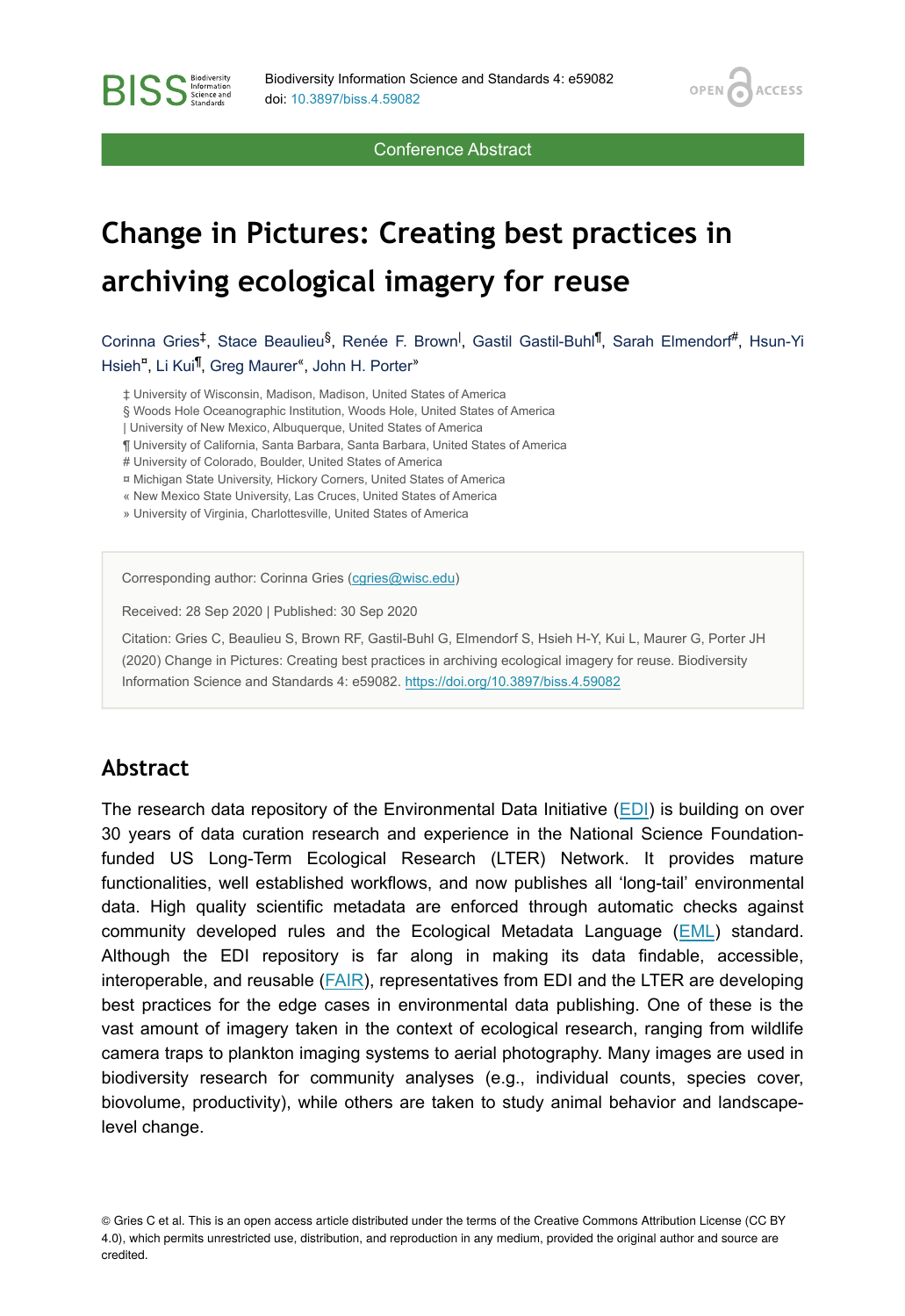Some examples from the LTER Network include: using photos of a heron colony to measure provisioning rates for chicks (Clarkson and Erwin 2018) or identifying changes in plant cover and functional type through time (Peters et al. 2020). Multi-spectral images are employed to identify prairie species. Underwater photo quads are used to monitor changes in benthic biodiversity (Edmunds 2015). Sosik et al. (2020) used a continuous Imaging FlowCytobot to identify and measure phyto- and microzooplankton. Cameras at McMurdo Dry Valleys assess snow and ice cover on Antarctic lakes allowing estimation of primary production (Myers 2019).

It has been standard practice to publish numerical data extracted from images in EDI; however, the supporting imagery generally has not been made publicly available. Our goal in developing best practices for documenting and archiving these images is for them to be discovered and re-used. Our examples demonstrate several issues. The research questions, and hence, the image subjects are variable. Images frequently come in logical sets of time series. The size of such sets can be large and only some images may be contributed to a dedicated specialized repository. Finally, these images are taken in a larger monitoring context where many other environmental data are collected at the same time and location.

Currently, a typical approach to publishing image data in EDI are packages containing compressed (ZIP or tar) files with the images, a directory manifest with additional imagespecific metadata, and a package-level EML metadata file. Images in the compressed archive may be organized within directories with filenames corresponding to treatments, locations, time periods, individuals, or other grouping attributes. Additionally, the directory manifest table has columns for each attribute. Package-level metadata include standard coverage elements (e.g., date, time, location) and sampling methods. This approach of archiving logical 'sets' of images reduces the effort of providing metadata for each image when most information would be repeated, but at the expense of not making every image individually searchable. The latter may be overcome if the provided manifest contains standard metadata that would allow searching and automatic integration with other images.

### **Keywords**

data repository, metadata, ecological data

### **Presenting author**

Corinna Gries

### **Presented at**

TDWG 2020